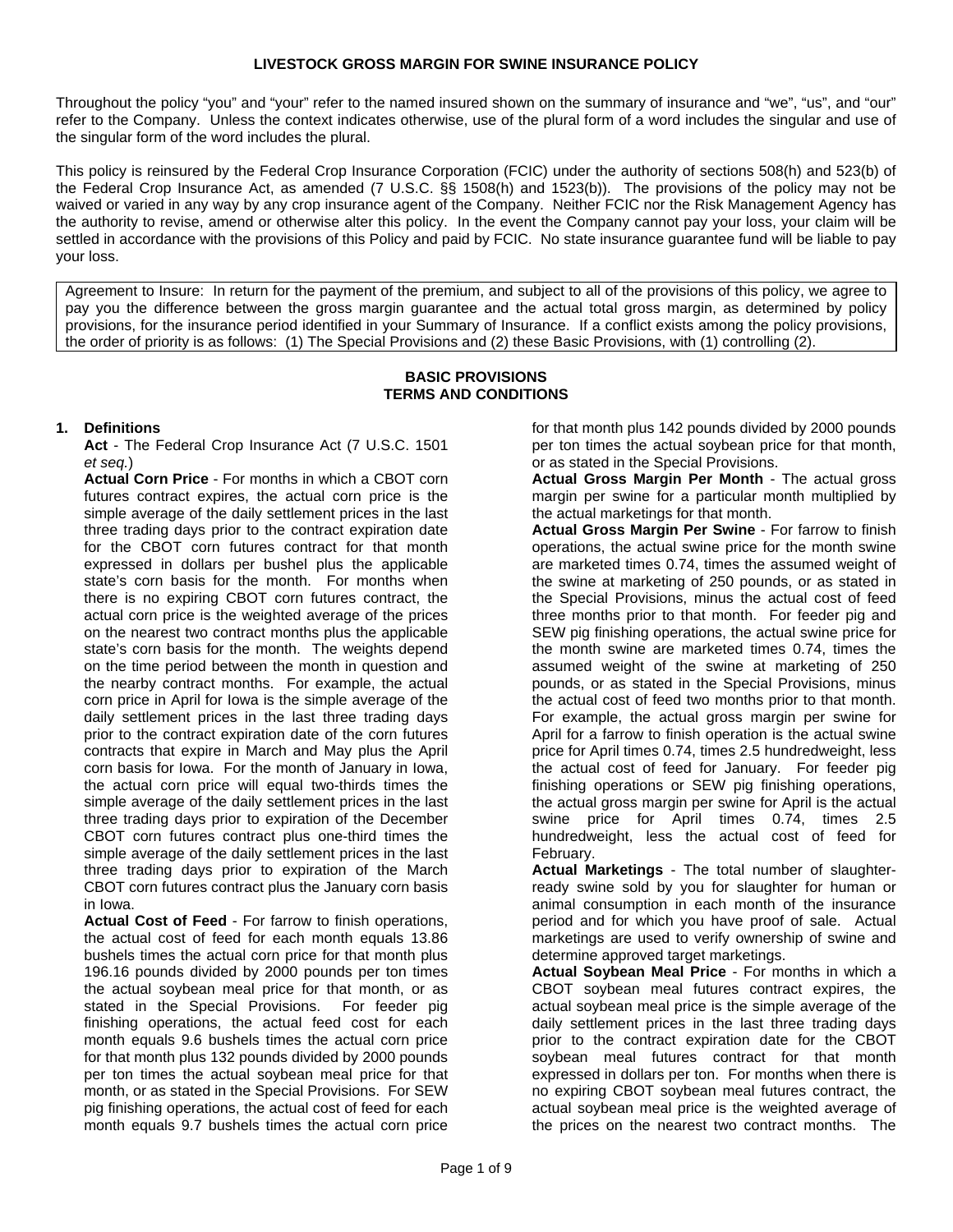weights depend on the time period between the month in question and the nearby contract months. For example, the actual soybean meal price in April is the simple average of the daily settlement prices in the last three trading days prior to the contract expiration date of the soybean meal futures contracts that expire in March and May.

**Actual Swine Price** - For months in which a CME lean hog futures contract expires, the actual swine price is the simple average of the daily settlement prices in the last three trading days prior to the contract expiration date for the CME lean hog futures contract for that month expressed in dollars per hundredweight plus the applicable state's swine basis for the month. For months when there is no expiring CME lean hog futures contract, the actual swine price is the weighted average of the prices on the nearest two contract months plus the applicable state's swine basis for the month. The weights depend on the time period between the month in question and the nearby contract months. For example, the actual swine price in March for Iowa is the simple average of the daily settlement prices in the last three trading days prior to the contract expiration date of the lean hog futures contracts that expire in February and April plus the March swine basis for Iowa.

**Actual Total Gross Margin** - The target marketings for each month of an insurance period multiplied by the actual gross margin per swine for each month of that insurance period and totaled.

**Application** - The form required to be completed by you and accepted by us before insurance coverage will commence.

**Approved Target Marketings** - The maximum target marketings allowed for the designated months of the applicable insurance period. The producer's Target Marketings for any month may not be more than the producer's Approved Target Marketings. Approved Target Marketings will be based on the lesser of farm capacity or underwriting capacity for the six-month insurance period as determined by the insurance underwriter.

**Assignment of Indemnity** - A transfer of your policy rights, made on our form, and effective when approved by us whereby you assign your right to an indemnity payment to any party of your choice for the insurance period.

**Basis** - For the applicable commodity, the estimates of differences between local prices and CBOT or CME futures prices for the applicable state and month. See the LGM for Swine Commodity Exchange Endorsement for the values of the commodity's basis.

**CBOT** - The Chicago Board of Trade.

**CME** - The Chicago Mercantile Exchange.

**Company** - The insurance company identified on, and issuing, your summary of insurance.

**Consent** - Approval in writing by us allowing you to take a specific action.

**Contract Change Date** - The calendar date by which we make any policy changes available for inspection in the agent's office.

**Coverage** - The insurance provided by this policy, against insured loss of gross margin as shown on your summary of coverage.

**Crop Year** - The twelve-month period, beginning July 1, and ending the following June 30, which is designated by the calendar year in which it ends.

**Date Coverage Begins** - The calendar date the insurance provided by this policy begins.

**Days** - Calendar days.

**Deductible** - The portion of the expected gross margin that you elect not to insure. Allowable deductible amounts range from zero to \$20 per swine in \$2 per swine increments.

**End of Insurance Period, Date of** - The date upon which your insurance provided by this policy ceases.

**Expected Corn Price** - Expected corn prices for months in an insurance period are determined using three-day average settlement prices on CBOT corn futures contracts and a basis adjustment that varies by month and state.

- the applicable state's corn basis for that month. (a) For months with unexpired corn futures contracts, the expected corn price is the simple average of the CBOT corn futures contract for that month over the last three trading days in the month of the sales closing date expressed in dollars per bushel plus For example, for a sales closing date of February 28, the expected corn price for July in Iowa equals the simple average of the daily settlement prices on the CBOT July corn futures contract over the last three trading days in February plus the July Iowa corn basis.
- (b) For months with expired corn futures contracts, the expected corn price is the simple average of daily settlement prices for the CBOT corn futures contract for that month expressed in dollars per bushel in the last three trading days prior to contract expiration plus the applicable state's corn basis for that month. For example, for a sales closing date of March 31, the expected corn price for March in Nebraska is the simple average of the daily settlement prices on the CBOT March corn futures contract over the last three trading days prior to contract expiration plus the March Nebraska corn basis.
- (c) For months without a corn futures contract, the futures prices used to calculate the expected corn price are the weighted average of the futures prices used to calculate the expected corn prices for the two surrounding months which have futures contract plus the applicable state's basis for the month. The weights are based on the time difference between the month and the contract months. For example, for the March 31st sales closing date, the expected corn price for April in Kansas equals one-half times the simple average of the daily settlement prices on the CBOT March corn futures contract over the last three trading days prior to contract expiration plus one-half times the simple average of the daily settlement prices on the CBOT May corn futures contract for the last three trading days in March plus the April Kansas corn basis. See the LGM for Swine Commodity Exchange Endorsement for additional detail on exchange prices.

**Expected Cost Of Feed** - For farrow to finish operations, the expected cost of feed for each month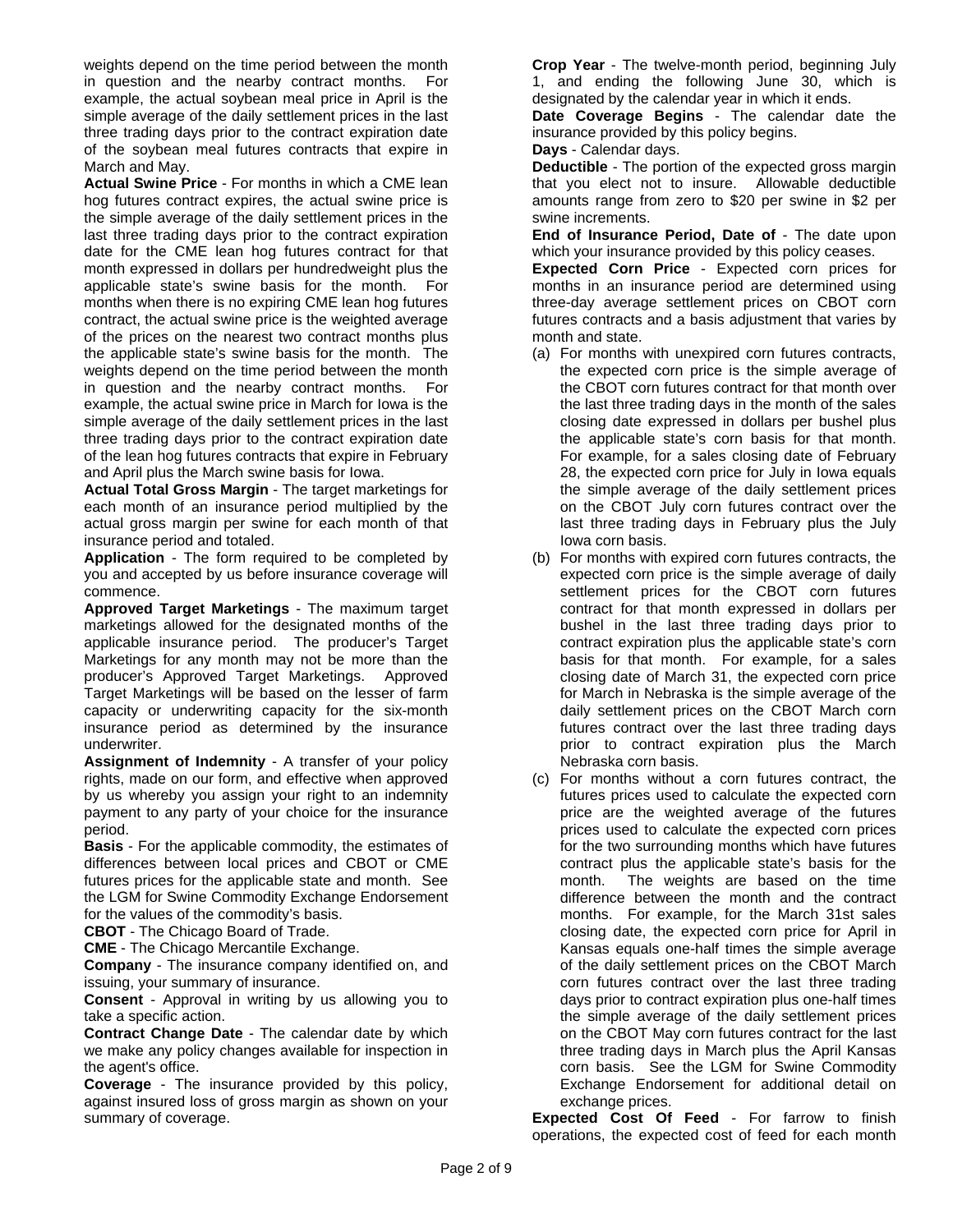equals the sum of 13.86 bushels times the expected corn price for that month, plus 196.16 pounds divided by 2000 pounds per ton times the expected soybean meal price for that month. For feeder pig finishing operations the expected cost of feed for each month equals the sum of 9.6 bushels times the expected corn price for that month, plus 132 pounds divided by 2000 pounds per ton times the expected soybean meal price for that month. For SEW pig finishing operations the expected cost of feed for each month equals the sum of 9.7 bushels times the expected corn price for that month, plus 142 pounds divided by 2000 pounds per ton times the expected soybean meal price for that month.

**Expected Gross Margin Per Month** - The expected gross margin per swine multiplied by the target marketings for each month of an insurance period.

**Expected Gross Margin Per Swine** - For farrow to finish operations, expected gross margin per swine is equal to the expected swine price for the month swine are marketed times 0.74, times the assumed weight of the swine at marketing of 250 pounds, or as stated in the Special Provisions, minus the expected cost of feed three months prior to that month. For feeder pig finishing operations or SEW pig finishing operations, the expected gross margin per swine is equal to the expected swine price for the month swine are marketed times 0.74, times the assumed weight of the swine at marketing of 250 pounds, or as stated in the Special Provisions, minus the expected cost of feed two months prior to that month. For example, the expected gross margin per swine for April for a farrow to finish operation is the expected swine price for April times 0.74, times 2.5 hundredweight, less the expected cost of feed for January. For a finishing operation, expected gross margin per swine for April is the expected swine price for April times 0.74, times 2.5 hundredweight, less the expected cost of feed for February.

**Expected Soybean Meal Price** - Expected soybean meal prices for months in an insurance period are determined using three-day average settlement prices on CBOT soybean meal futures contracts and a basis adjustment that varies by month and state.

- (a) For months with unexpired soybean meal futures contracts, the expected soybean meal price is the simple average of the CBOT soybean meal futures contract for that month over the last three trading days in the month of the sales closing date expressed in dollars per ton. For example, for a sales closing date of February 28, the expected soybean meal price for July equals the simple average of the daily settlement daily settlement prices on the CBOT July soybean meal futures contract over the last three trading days in February.
- (b) For months with expired soybean meal futures contracts, the expected soybean meal price is the simple average of daily settlement daily settlement prices for the CBOT soybean meal futures contract for that month expressed in dollars per ton in the last three trading days prior to contract expiration. For example, for a sales closing date of March 31, the expected soybean meal price for March is the simple average of the daily settlement daily

settlement prices on the CBOT March soybean meal futures contract over the last three trading days prior to contract expiration.

surrounding months which have futures contracts. (c) For months without a soybean meal futures contract, the futures prices used to calculate the expected soybean meal price are the weighted average of the futures prices used to calculate the expected soybean meal prices for the two The weights are based on the time difference between the month and the contract months. For example, for the March 31st sales closing date, the expected soybean meal price for April equals onehalf times the simple average of the daily settlement prices on the CBOT March soybean meal futures contract over the last three trading days prior to contract expiration plus one-half times the simple average of the daily settlement prices on the CBOT May soybean meal futures contract for the last three trading days in March. See the LGM for Swine Commodity Exchange Endorsement for additional detail on exchange prices.

**Expected Swine Price** - Expected swine prices for months in an insurance period are determined using three-day average settlement prices on CME lean hog futures contracts and a basis adjustment that varies by month and state.

- dollars per hundredweight plus the applicable (a) For months with unexpired lean hog futures contracts, the expected swine price is the simple average of the CME lean hog futures contract for that month over the last three trading days in the month of the sales closing date expressed in state's swine basis for that month. For example, for a sales closing date of February 28, the expected swine price for July in Iowa equals the simple average of the daily settlement prices on the CME July lean hog futures contract over the last three trading days in February plus the July Iowa swine basis.
- (b) For months without a lean hog futures contract, the futures prices used to calculate the expected swine price are the weighted average of the futures prices used to calculate the expected swine prices for the two surrounding months which have futures contract plus the applicable state's basis for the month. The weights are based on the time difference between the month and the contract months. For example, for the March 31st sales closing date, the expected swine price for September in Kansas equals one-half times the simple average of the daily settlement prices on the CME August lean hog futures contract over the last three trading days for the last three trading days in March plus one-half times the simple average of the daily settlement prices on the CME October lean hog futures contract for the last three trading days in March plus the September Kansas swine basis. See the LGM for Swine Commodity Exchange Endorsement for additional detail on exchange prices.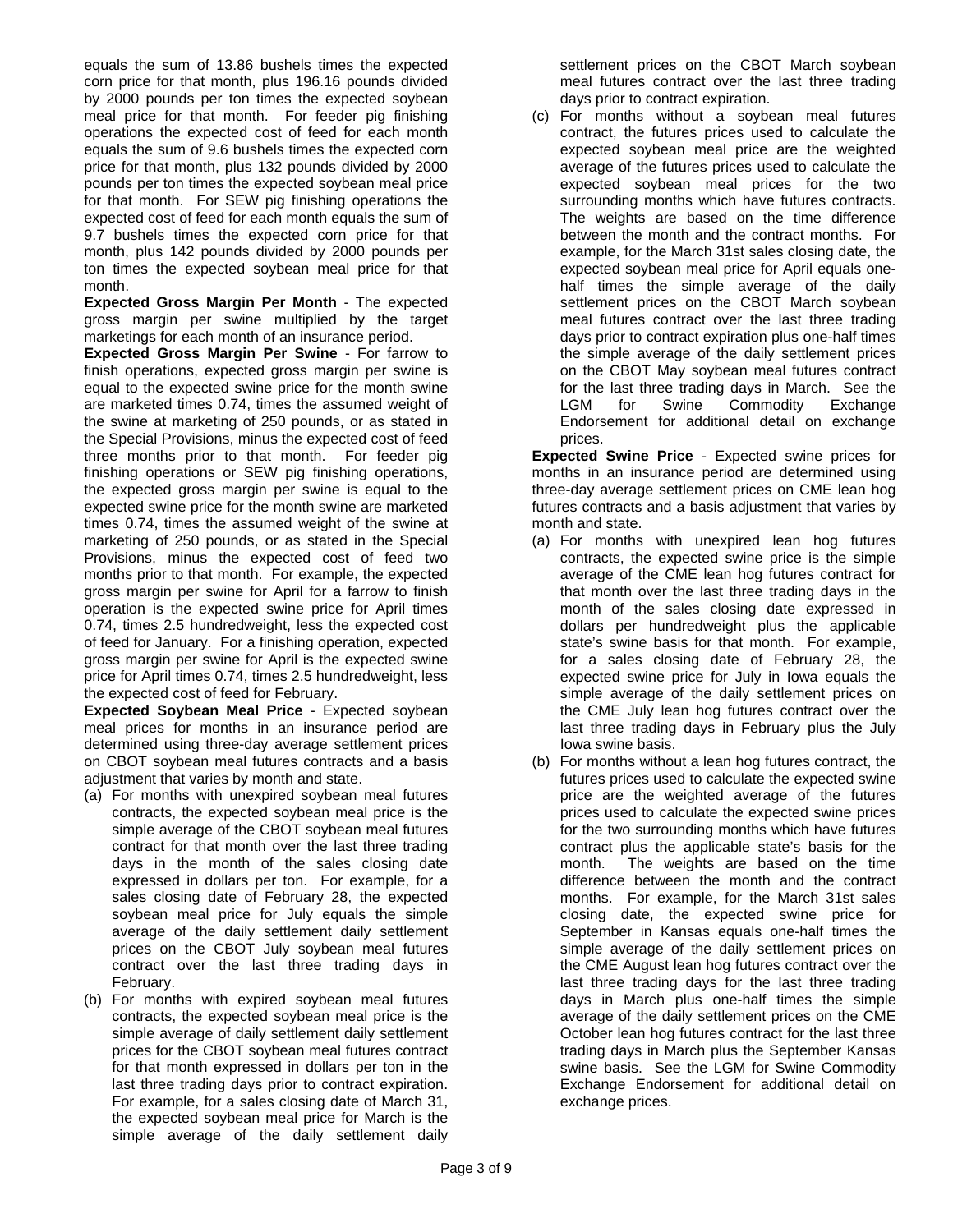**Expected Total Gross Margin** - The target marketings times the expected gross margin per swine for each month of an insurance period and totaled.

**Farrow to Finish Operation** - A type of farm operation that covers all aspects of breeding, farrowing and raising swine to slaughter.

**FCIC** - The Federal Crop Insurance Corporation, a wholly owned government corporation within USDA.

**Feeder Pig Finishing Operation** - A type of farm operation that specializes in the feeding of swine (feeder pigs) from a weight of approximately 60 pounds to slaughter.

**Gross Margin Guarantee** - The gross margin guarantee for an insurance period is the expected total gross margin for an insurance period minus the deductible times the total of target marketings.

**Insurance Period** - The six-month period designated in the summary of insurance to which this policy is applicable. Swine are not insurable in the first month of any insurance period. See the LGM for Swine Commodity Exchange Endorsement for additional detail on insurance periods.

**Insured** - The person as shown on the summary of insurance as the insured. This term does not extend to any other person having a share or interest in the animals (for example, a partnership, landlord, or any other person) unless also specifically indicated on the summary of insurance as the insured.

**Marketing Report** - A report submitted by you on our form showing for each month your actual marketings for that month of swine insured under this policy. The marketing report must be accompanied by copies of packer sales receipts that provide records of the actual marketings shown on the marketing report.

**Notice of Probable Loss** - Our notice to you of a probable loss on your insured swine.

**Person** - An individual, partnership, association, corporation, estate, trust or other legal entity.

**Policy** - The agreement between you and us consisting of these provisions, the Special Provisions, the summary of insurance, the Commodity Exchange Endorsement, and the applicable regulations published in 7 CFR Chapter IV.

**Premium** - The amount you owe us for this insurance coverage based on your target marketings in accordance with section 5.

**RMA** - Risk Management Agency, an agency within USDA.

**Sales Closing Date** - The last day of the sales period by which your completed application and premium must be received by us. Also, the last date by which you may change your insurance coverage for an insurance period.

**Sales Period** - The period that begins on the second to last business day of the month after validation of prices and rates and ends on the following day at 9:00 AM central time.

**SEW Pig Finishing Operation** - A type of farm operation that specializes in the feeding of swine (Segregated Early Weaned pigs) from the age of approximately 12 to 21 days to slaughter.

**Share** - The lesser of your percentage interest in the insured livestock as an owner at the time insurance attaches and at the time of sale. Persons who lease or

hold some other interest in the livestock other than as an owner are not considered to have a share in the livestock.

**Substantial Beneficial Interest** - An interest held by a person of at least 10 percent in the applicant or insured. All spouses that reside in the household will be considered to have a substantial beneficial interest in the applicant or insured unless the spouse can prove that the swine owned is in a totally separate farming operation in accordance with FCIC procedures and the spouse derives no benefit from the swine farming operation of the insured or applicant.

**Summary of Insurance** - Our statement to you, based upon your application, specifying the insured, the swine, the target marketings, gross margin guarantee and the premium for an insurance period.

**Swine** - Any species of domesticated mammal of the family *Suidae* commonly grown for pork production. Also referred to as hog or pig.

**Target Marketings** - Your determination as to the number of swine you elect to insure in each month during the insurance period. You can only report the number of swine in which you have a share.

**Target Marketings Report** - A report submitted by you on our form showing for each month your target marketings for that month.

**Termination Date** - The calendar date upon which your insurance ceases to be in effect because of nonpayment of any amount due us under the policy, including premium.

 web site. This is a facility through which FCIC **UCM** - FCIC's Underwriting Capacity Manager (UCM) manages underwriting capacity for livestock.

**USDA** - The United States Department of Agriculture.

**Void** - When the Policy is considered not to have existed for an insurance period as a result of concealment, fraud or misrepresentation.

**Yield Factor** - The factor used to convert lean hog price, carcass price, to live hog price. The factor equals 0.74.

# **2. Life of Policy, Cancellation and Termination**

(a) You can only purchase this plan of insurance during a sales period, if:

- (1) The expected gross margins are available on the RMA website.
- (2) Underwriting capacity for this plan of insurance is available.
- if the required data for establishing the expected (b) LGM for Swine will not be offered for a sales period gross margins for each month of the insurance period are not available because futures did not trade, or were not able to continue trading at the end of the day (such as the price moved the maximum allowed by the exchange and trading was suspended), for any day that the information is needed.
	- (1) LGM for Swine will not be offered if CME lean hog futures prices decline by the maximum allowed by the exchange two consecutive days during the time period for establishing the expected gross margins.
	- or soybean meal futures prices increase by the (2) LGM for Swine will not be offered if CBOT corn maximum allowed by the exchange two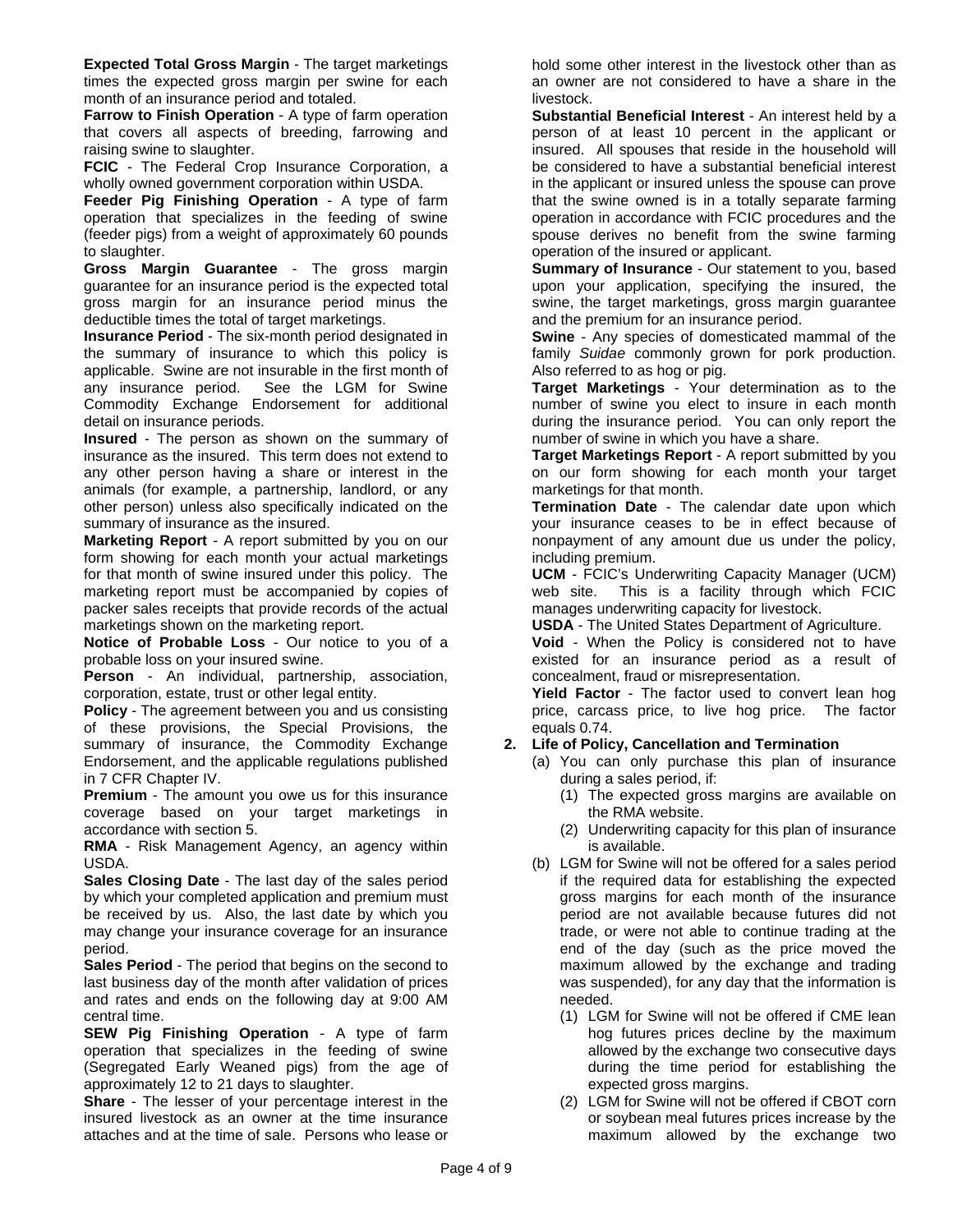consecutive days during the time period for establishing the expected gross margins.

- (c) Your agent does not have authority to bind coverage under this policy. Coverage for the swine described in the application will only become effective when we notify you in writing that your application has been accepted and approved by us and we issue a written summary of insurance to you.
	- (1) For subsequent insurance periods, coverage will only be effective if there is sufficient underwriting capacity and we issue a written summary of coverage to you.
	- (2) This policy will be available for sale only on days when FCIC's UCM web site is operational.
- (d) Coverage can be purchased from the time starting after the validation of prices and ending on the following day at 9:00 AM Central Time or as otherwise specified in the Special Provisions.
	- (1) Coverage is not available for purchase if expected gross margins are not available on the RMA website or may not be available in instances of a news report, announcement, or other event that occurs during or after trading hours that is believed by the Secretary of Agriculture or the Manager of RMA, or his designee, to result in market conditions significantly different than those used to rate the LGM for Swine program.
	- (2) In these cases, coverage will no longer be offered for sale on the RMA Website. LGM for Swine sales will resume, after a halting or suspension in sales, during the next scheduled sales period provided the market prices needed to establish expected gross margins can be obtained and the Secretary or designee determines there are no program integrity issues that preclude resumption of sales.
- (e) The application must be completed by you and received by us not later than the sales closing date of each insurance period for which insurance coverage is requested. See the LGM for Swine Commodity Exchange Endorsement for additional information on sales closing dates.
- (f) Insurance coverage will not be provided if you are ineligible under the contract or under any federal statute or regulation or if you do not have a share in the livestock to be insured.
- (g) Your application must contain all the information required by us to complete the summary of insurance.
	- (1) Applications that do not contain all social security numbers and employer identification numbers of the applicant and all social security numbers of individuals with a substantial beneficial interest in the applicant, as applicable, share, percent coverage level, target marketings, and any other material information required to insure the gross margin for the animals are not acceptable.
	- (2) If an entity has an interest of more than 10 percent in the insured or applicant, the social security numbers of all individuals with a

substantial beneficial interest in the entity must also be provided.

- (3) If we discover that a person with a substantial beneficial interest has failed to provide a social security number or the person with a substantial beneficial interest is ineligible, the application will not be accepted or no indemnity will be due for the insurance period for the swine insured for which the social security numbers were not provided or the person was ineligible. Because no indemnity is due as a result of a breach of this policy, any premiums will still be owed.
- (h) This is a continuous policy, but will automatically terminate at the end of the pilot program.
- (i) After acceptance of the application, you may not cancel this policy for the initial insurance period.
	- (1) Thereafter, the policy will continue in force for each succeeding insurance period unless canceled or terminated.
	- (2) Either you or we may cancel this policy after the initial insurance period by providing written notice to the other on or before the cancellation date.
- (j) If any amount due, including a check returned for insufficient funds or overpayment, plus any accrued interest, is not paid, or an acceptable arrangement for payment is not made, on or before the termination date specified in these Basic Provisions or the date contained in any notice to you, the amount will be considered delinquent and your insurance coverage will terminate.
	- (1) Termination may affect your eligibility for benefits under other USDA programs.
	- (2) You will also be determined to be ineligible to participate in any crop insurance program authorized under the Act in accordance with 7 CFR part 400, subpart U.
		- (i) For unpaid premium resulting from a check returned for insufficient funds, the policy will terminate as of the sales closing date;
		- (ii) For other amounts due, the policy will terminate effective on the termination date immediately after the debt becomes delinquent;
		- (iii) Payment of premium with a check returned for insufficient funds may result in your ineligibility for participation in any program administered under the authority of the Act.
		- (iv) Ineligibility for unpaid premium resulting from a check returned for insufficient funds or failure to timely pay other amounts due will be effective on:
			- (A) The date that a policy was terminated for the livestock for which you failed to pay premium and any related interest owed;
			- (B) The payment date contained in any notification of indebtedness for any overpaid indemnity, if you fail to pay the amount owed by such due date; or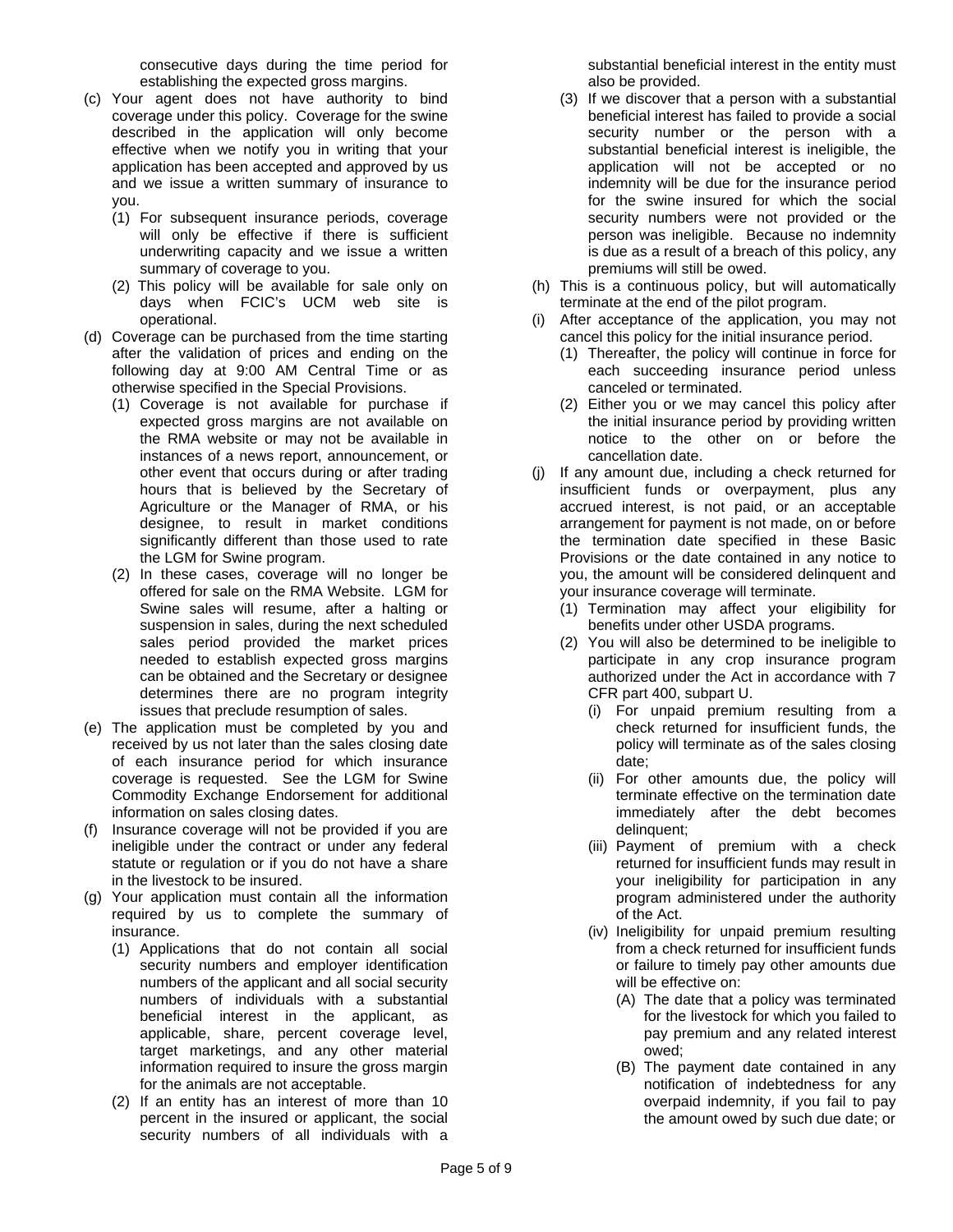- (C) The termination date for the crop year prior to the crop year in which a scheduled payment is due under a payment agreement if you fail to pay the amount owed by any payment date in such payment agreement.
- (v) All other policies that are issued by us under the authority of the Act, including all crop insurance policies, will also terminate as of the next termination date contained in the applicable policy;
- (vi) A policy already in effect at the time you become ineligible will not be affected until the termination date for that policy, and if you are ineligible, you may not obtain any insurance under the Act for any crop or livestock until payment is made in full, you execute an agreement to repay the debt and make payments in accordance with the agreement, or you file a petition to have your debts discharged in bankruptcy (Dismissal of the bankruptcy petition before discharge will void all policies in effect retroactive to the date you were originally determined ineligible to participate and any indemnities paid subsequent to that date must be repaid.);
- (vii) If you execute an agreement to pay the debt and fail to make any scheduled payment:
	- (A) All your policies, including all crop insurance policies, will be terminated effective on the termination date for the crop year prior to the crop year in which you failed to make the scheduled payment and no indemnity will be due for that year;
	- (B) You will no longer be eligible to obtain insurance under the Act by execution of an agreement to pay the debt; and
	- (C) You will be ineligible for insurance under the Act until the debt is paid in full or you file a petition to discharge the debt in bankruptcy. Dismissal of the bankruptcy petition before discharge will void all policies in effect retroactive to the date you were originally determined ineligible to participate and any payments and indemnities paid subsequent to that date must be repaid;
- (viii)Once the policy is terminated, it cannot be reinstated for the current crop year unless the termination was in error because you did not owe any amounts or you paid the amounts owed on or before the termination date;
- (ix) After you again become eligible for insurance under the Act, if you want to obtain coverage, you must reapply on or before the sales closing date for the crop or livestock (You cannot reapply for insurance in the crop year in which you became ineligible.); and
- (x) Any amount due us for any livestock or crop insured by us under the authority of the Act will be deducted from any indemnity due you for this or any other crop or livestock insured with us. If we deduct the amount due us from an indemnity, the date of payment for the purpose of this section will be the date you sign the properly executed claim for indemnity.
- (k) If you die, disappear, or are judicially declared incompetent, or if you are an entity other than an individual and such entity is dissolved, the policy will terminate as of the date of death, judicial declaration, or dissolution. If such event occurs after coverage begins for any insurance period, the policy will continue in force through the insurance period and terminate at the end of the insurance period and any indemnity will be paid to the person or persons determined to be beneficially entitled to the indemnity. The premium will be deducted from the indemnity or collected from the estate. Death of a partner in a partnership will dissolve the partnership unless the partnership agreement provides otherwise. If two or more persons having a joint interest are insured jointly, death of one of the persons will dissolve the joint entity.
- (l) Any insured may sign any document relative to this policy on behalf of any other insured covered by this policy, provided that the person has a properly executed power of attorney or other legally sufficient document authorizing such insured to act for other insureds.
- (m) We may cancel your policy if no premium is earned for three consecutive years.
- (n) The cancellation date is June 30 for all insurance periods.
- (o) The termination date for debt for the insurance period is the first day of the next month immediately following the sales closing date.

# **3. Insurance Coverages**

- (a) Your gross margin guarantee, deductible amount, and maximum premium for the insurance period are as shown on your summary of insurance.
- (b) You must select a deductible amount by sales closing date.
- (c) You may only select one deductible amount that is applicable for all target marketings.
- (d) Target marketings must be submitted on our form by the sales closing date for each insurance period in which you desire coverage. If target marketings are not submitted by the sales closing date, your target marketings for the insurance period will be zero.
- (e) Target marketings for any month of an insurance period cannot be greater than the approved target marketings for that insurance period. Your target marketings are due at the time of application in the initial insurance period and your target marketings report is due by the sales closing date in subsequent insurance periods.
- (f) No indemnity will be owed, but you will still be responsible for any premiums owed, if we find that your marketing report;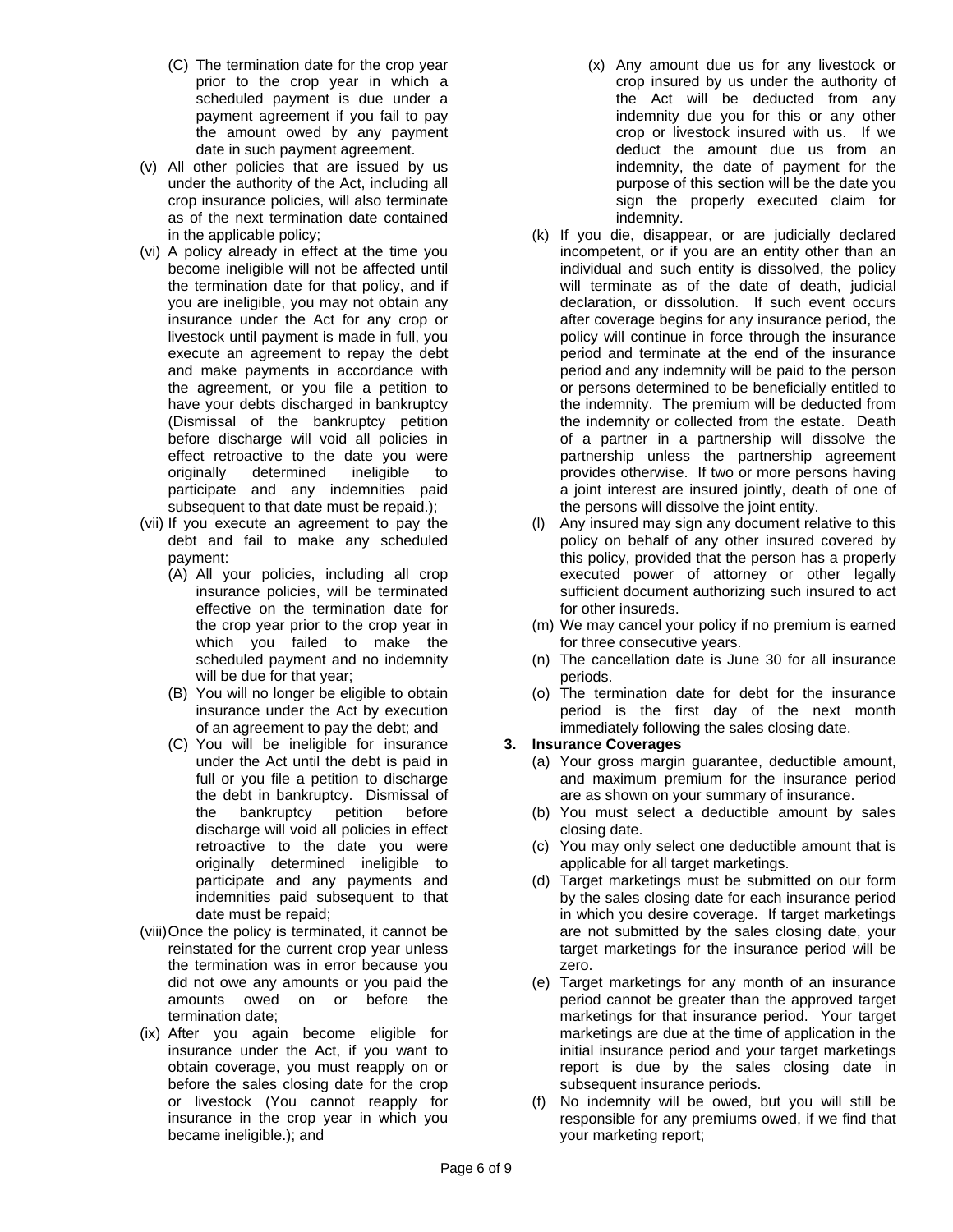- (1) Is not supported by written verifiable records in accordance with the definition of marketing report; or
- (2) Fails to accurately report actual marketings or other material information.
- (g) Under no circumstance will the total number of swine insured exceed 15,000 head in any insurance period, or 30,000 head in any insurance year.
- (h) Sales of LGM for Swine may be suspended if extraordinary events occur that interfere with the effective functioning of the corn, soybean meal, or lean hogs commodity markets as determine by FCIC. Evidence of such events may include, but is not limited to, consecutive limit down moves in the lean hog futures markets or consecutive limit up moves in the corn and soybean meal futures markets.

### **4. Causes of Loss Covered**

This policy provides insurance only for the difference between the actual gross margin and the gross margin guarantee caused by unavoidable cause of loss, as required by the Act. This policy does not insure against the death or other loss or destruction of your swine, or against any other loss or damage of any kind whatsoever.

#### **5. Annual Premium**

The premium is earned and payable at the time coverage begins. The application will not be accepted if the premium is not paid in full at the time of application. In subsequent insurance periods, if the premium is not paid in full by the applicable sales closing date, your target marketings will be reduced to zero for each month of the insurance period and you will have no coverage for swine under this policy. The premium amount is shown on your summary of coverage.

# **6. Insurance Period**

- (a) Coverage begins on your swine one full calendar month and one day following the sales closing date, provided premium for the coverage has been paid in full. For example, for the contract with a sales closing date of January 31, coverage will begin on March 1.
- (b) Coverage ends at the earliest of:
	- (1) The last month of the insurance period in which you have target marketings;
	- (2) As otherwise specified in the policy.
	- (3) If the end date is on a Saturday, Sunday, or federal holiday, or, if for any reason the relevant report is not available to us for that day or any other day of the ending period, then the actual ending value will be based on the most recent reports made prior to that date.

# **7. Determining Indemnities**

- (a) In the case of a payable loss on insured swine, we will send you a notice of probable loss approximately ten days after all actual gross margins applicable for the insurance period are released by RMA. You must submit a marketing report, within 15 days of your receipt of the notice of probable loss.
- (b) In the event of loss covered by this policy, we will settle your claim by subtracting the actual total

gross margin from the gross margin guarantee. If the result is greater than zero, an indemnity will be paid. Under no circumstances will the indemnity be greater than your total target marketings multiplied by the three day average CME lean hog futures price established at the beginning of the insurance period multiplied by the assumed weight of the swine multiplied by the yield factor.

(c) In the event that the total of actual marketings are less than 75 percent of the total of targeted marketings for the insurance period, indemnities will be reduced by the percentage by which the total of actual marketings for the insurance period fell below the total of targeted marketings for the period.

### **8. Conformity to Food Security Act**

Although your violation of a number of federal statutes, including the Act, may cause cancellation or termination of the policy or may cause the policy to become void, you should be specifically aware that your policy will be canceled if you are determined to be ineligible to receive benefits under the Act due to violation of the controlled substance provisions (title XVII) of the Food Security Act of 1985 (Pub. L. 99-198) and the regulations published at 7 CFR part 400, subpart F. Your policy will be canceled if you are determined, by the appropriate agency, to be in violation of these provisions. We will recover any and all monies paid to you or received by you during your period of ineligibility, and your premium will be refunded, less a reasonable amount for expenses and handling not to exceed 24.5 percent of the total premium.

# **9. Amounts Due Us**

- (a) Interest will start to accrue on the sales closing day date if the check for premium is returned for insufficient funds at the rate of 1.25 percent simple interest per calendar month, or any portion thereof, on any unpaid amount due us.
- (b) For the purpose of any other amounts due us, such as repayment of indemnities found not to have been earned, interest will start to accrue on the date that notice is issued to you for the collection of the unearned amount. Amounts found due under this paragraph will not be charged interest if payment is made within 30 days of issuance of the notice by us. The amount will be considered delinquent if not paid within 30 days of the date the notice is issued by us.
- (c) All amounts paid will be applied first to expenses of collection, if any, second, to the reduction of accrued interest, and then to the reduction of the principal balance.
- (d) If we determine that it is necessary to contract with a collection agency or to employ an attorney to assist in collection, you agree to pay all of the expenses of collection.
- (e) Amounts owed to us by you may be collected in part through administrative offset from payments you receive from United States government agencies in accordance with 31 U.S.C. Chapter 37.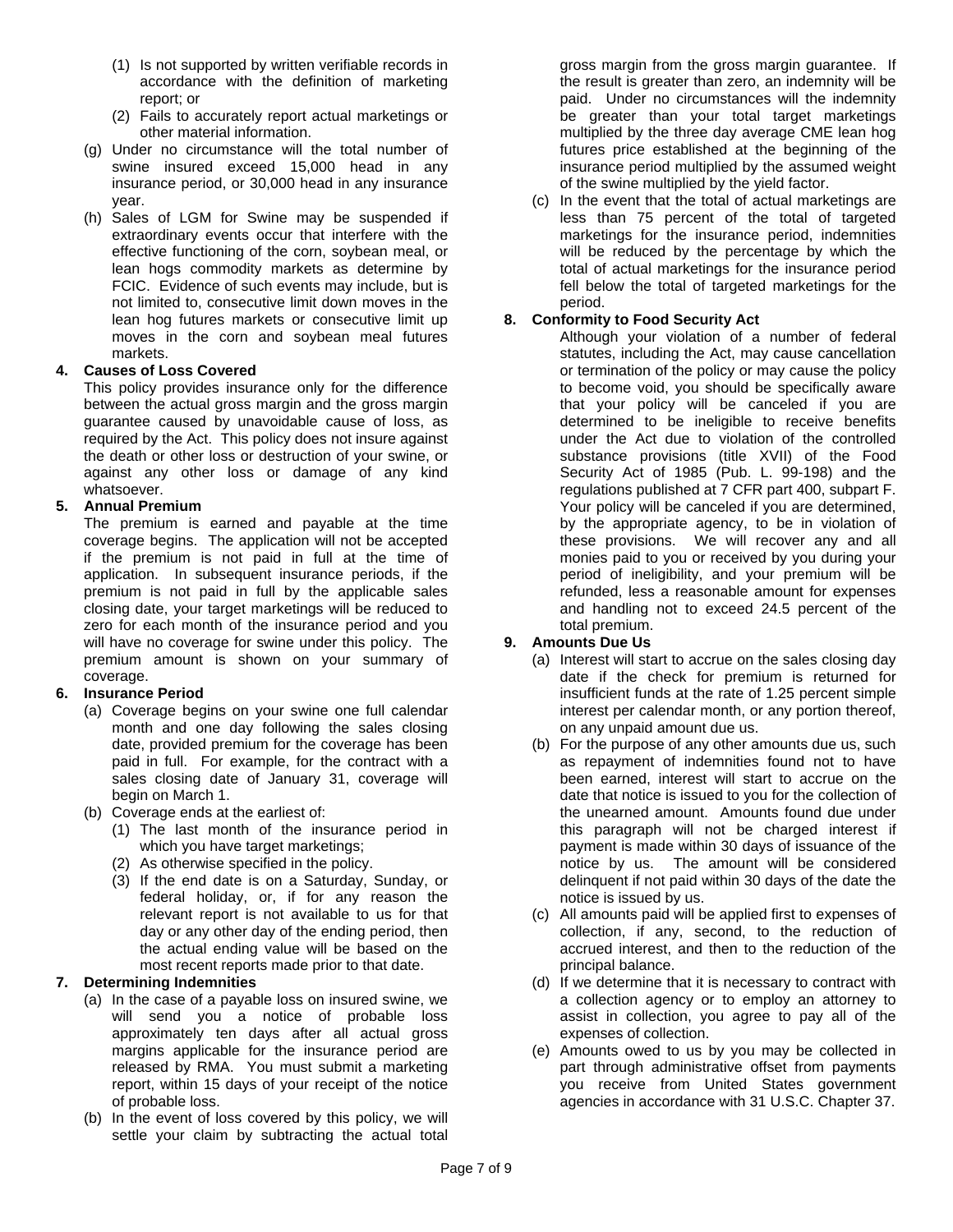### **10. Legal Action Against Us**

- (a) You may not bring legal action against us unless you have complied with all of the policy provisions.
- (b) If you do take legal action against us, you must do so within 12 months after denial of your claim. Suit must be brought in accordance with the provisions of 7 U.S.C. 1508(j).
- (c) Under no circumstances will we be liable for the payment of damages (compensatory, punitive, or other), attorneys' fees, or other charges in connection with any claim for indemnity, whether we approve or disapprove such claim.

#### **11. Payment and Interest Limitations**

We will pay simple interest computed on the net indemnity ultimately found to be due by us or by a final judgment of a court of competent jurisdiction, from and including the 61st day after the date you sign, date and submit to us the properly completed marketing report. Interest will be paid only if the reason for our failure to timely pay is **NOT** due to your failure to provide information or other material necessary for the computation or payment of the indemnity. The interest rate will be that established by the Secretary of the Treasury under section 12 of the Contract Disputes Act of 1978 (41 U.S.C. 611) and published in the Federal Register semiannually on or about January 1 and July 1 of each year, and may vary with each publication.

### **12. Concealment, Misrepresentation or Fraud**

- (a) If you have falsely or fraudulently concealed the fact that you are ineligible to receive benefits under the Act or if you or anyone assisting you has concealed or misrepresented any material fact relating to this Policy:
	- (1) This policy will be void for each insurance period in which the concealment, fraud or misrepresentation occurred; and
	- (2) You may be subject to remedial sanctions in accordance with 7 U.S.C. 1515(h) and 7 CFR part 400, subpart R.
- (b) Voidance of this policy will result in you having to reimburse all indemnities paid for the insurance period.
- (c) Voidance will be effective on the first day of the insurance period for the crop year in which the act occurred and will not affect the policy for subsequent insurance periods unless a violation of this section also occurred in such insurance periods.
- (d) Even though this policy is void, you will still be required to pay 24.5 percent of the total premium due under the policy to offset costs incurred by us in the service of this policy.

#### **13. Transfer of Coverage and Right to Indemnity**

If you transfer any number of your swine during the insurance period, you may transfer your coverage rights, if the transferee is eligible for crop or livestock insurance. We will not be liable for any more than the liability determined in accordance with your policy that existed before the transfer occurred. The transfer of coverage rights must be on our form and will not be effective until approved by us in writing. Both you and the transferee are jointly and severally liable for the payment of the premium. The transferee has all rights and responsibilities under this policy consistent with the

transferee's interest. If the transferee is not eligible for livestock insurance for any reason, and the transfer occurs before the final 30 days of the insurance period, then the transferred portion of the coverage will be terminated and no premium for that portion will be refunded.

#### **14. Assignment of Indemnity**

 accurately determine the amount of the claim. However, no action will lie against us for failure to do You may assign to another party your right to an indemnity for the insurance period. The assignment must be on our form and will not be effective until approved in writing by us. The assignee will have the right to submit all loss notices and forms as required by the policy. If you have suffered a loss from an insurable cause and fail to file a marketing report within 15 days after you receive a notice of probable loss, the assignee may submit the marketing report not later than 15 days after the 15-day period has expired. We will honor the terms of the assignment only if we can so.

### **15. Subrogation (Recovery of Loss from a Third Party)**

Since you may be able to recover all or a part of your loss from someone other than us, you must do all you can to preserve this right. If you recover any funds from someone else, you must repay to us the amount you receive from us, not to exceed the amount of indemnity we paid to you. If we pay you for your loss, your right to recovery will, at our option, belong to us. If we recover more than we paid you plus our expenses, the excess will be paid to you.

### **16. Descriptive Headings**

The descriptive headings of the various policy provisions are formulated for convenience only and are not intended to affect the construction or meaning of any of the policy provisions.

#### **17. Notices**

- (a) All notices required to be given by you must be in writing and received by the insurance agent identified in your application within the designated time unless otherwise provided by the notice requirement. Notices required to be given immediately may be by telephone or in person and confirmed in writing. Time of the notice will be determined by the time of our receipt of the written notice. If the date by which you are required to submit a report or notice falls on Saturday, Sunday, or a federal holiday, or if your agent's office is, for any reason, not open for business on the date you are required to submit such notice or report, such notice or report must be submitted on the next business day.
- (b) All notices and communications required to be sent by us to you will be mailed to the address contained in the summary of insurance. Notice sent to such address will be conclusively presumed to have been received by you. You should advise us immediately of any change of address.

#### **18. Applicability of State and Local Statutes**

If the provisions of this policy conflict with statutes of the state or locality in which this policy is issued, the policy provisions will prevail. State and local laws and regulations in conflict with federal statutes or regulations do not apply to this policy.